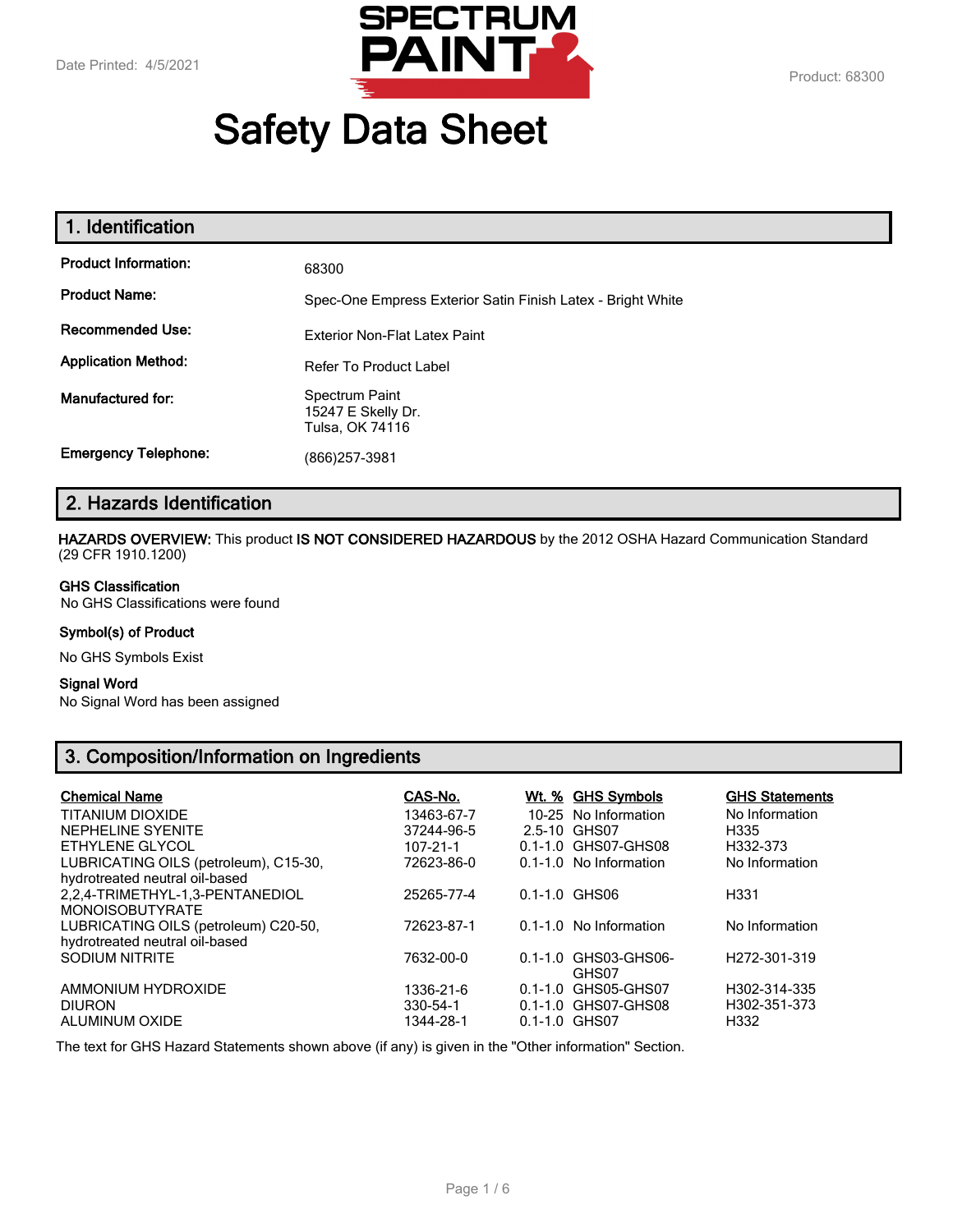# **4. First-aid Measures**



**FIRST AID - INHALATION:** Remove person to fresh air. If signs/symptoms continue, get medical attention.

**FIRST AID - SKIN CONTACT:** WASH WITH SOAP AND WATER. REMOVE CONTAMINATED CLOTHING AND CLEAN BEFORE REUSE.

**FIRST AID - EYE CONTACT:** FLUSH EYES WITH WATER FOR AT LEAST 15 MINUTES. GET MEDICAL HELP IF IRRITATION PERSISTS.

**FIRST AID - INGESTION:** Due to possible aspiration into the lungs, DO NOT induce vomiting if ingested. Have the victim drink 8 to 10 ounces (240 - 300 ml) of water to dilute the material in the stomach. If vomiting occurs naturally, have the victim lean forward to reduce the risk of aspiration. Consult a physician immediately.

## **5. Fire-fighting Measures**

**UNUSUAL FIRE AND EXPLOSION HAZARDS:** Container may rupture on heating.

**SPECIAL FIREFIGHTING PROCEDURES:** Use a self-contained breathing apparatus with full facepiece operated in pressuredemand or other positive pressure mode. USE WATER SPRAY TO COOL FIRE EXPOSED CONTAINERS.

**EXTINGUISHING MEDIA:** Alcohol Foam, Carbon Dioxide, Dry Chemical, Foam, Water Fog

## **6. Accidental Release Measures**

#### **ENVIRONMENTAL PRECAUTIONS:** No Information

**STEPS TO BE TAKEN IN CASE MATERIAL IS RELEASED OR SPILLED:** ISOLATE HAZARD AREA AND KEEP UNNECESSARY PEOPLE AWAY. DO NOT ALLOW THE LIQUID TO ENTER INTO ANY SEWERS, ONTO THE GROUND OR INTO ANY BODY OF WATER. FOR LARGE SPILLS, USE A DIKE AND PUMP INTO APPROPRIATE CONTAINERS. SMALL SPILLS, DILUTE WITH WATER AND RECOVER OR USE NON-COMBUSTIBLE ABSORBENT MATERIAL AND SHOVEL INTO WASTE CONTAINERS.

## **7. Handling and Storage**



**HANDLING:** KEEP FROM FREEZING.

**STORAGE:** Store in a cool dry area. KEEP OUT OF REACH OF CHILDREN.

## **8. Exposure Controls/Personal Protection**

| Ingredients with Occupational Exposure Limits |                             |                       |                          |                         |
|-----------------------------------------------|-----------------------------|-----------------------|--------------------------|-------------------------|
| <b>Chemical Name</b>                          | <b>ACGIH TLV-TWA</b>        | <b>ACGIH-TLV STEL</b> | <b>OSHA PEL-TWA</b>      | <b>OSHA PEL-CEILING</b> |
| <b>TITANIUM DIOXIDE</b>                       | $10 \text{ mg/m}$           | N.E.                  | 15 mg/m3 (Total<br>dust) | N.E.                    |
| NEPHELINE SYENITE                             | N.E.                        | N.E.                  | 5 mg/kg                  | N.E.                    |
| ETHYLENE GLYCOL                               | 50 ppm                      | N.E.                  | N.E.                     | 100 mg/m3               |
| LUBRICATING OILS (petroleum), C15-30, 5 mg/m3 |                             | 10 mg/m $3$           | $5 \text{ mg/m}$         | N.E.                    |
| hydrotreated neutral oil-based                |                             |                       |                          |                         |
| 2.2.4-TRIMETHYL-1.3-PENTANEDIOL               | N.E.                        | N.E.                  | N.E.                     | N.E.                    |
| <b>MONOISOBUTYRATE</b>                        |                             |                       |                          |                         |
| LUBRICATING OILS (petroleum) C20-50, 5 mg/m3  |                             | 10 mg/m $3$           | $5 \text{ mg/m}$         | N.E.                    |
| hydrotreated neutral oil-based                |                             |                       |                          |                         |
| <b>SODIUM NITRITE</b>                         | N.E.                        | N.E.                  | N.E.                     | N.E.                    |
| AMMONIUM HYDROXIDE                            | 25ppm                       | 35 ppm                | N.E.                     | N.E.                    |
| <b>DIURON</b>                                 | $10 \text{ mg/m}$ $3/8$ hrs | N.E.                  | 10 $mg/m3/10$ hrs        | N.E.                    |
| ALUMINUM OXIDE                                | 1 mg/m $3$                  | N.E.                  | $5 \text{ mg/m}$         | N.E.                    |
|                                               | (Respirable dust)           |                       | (Respirable dust)        |                         |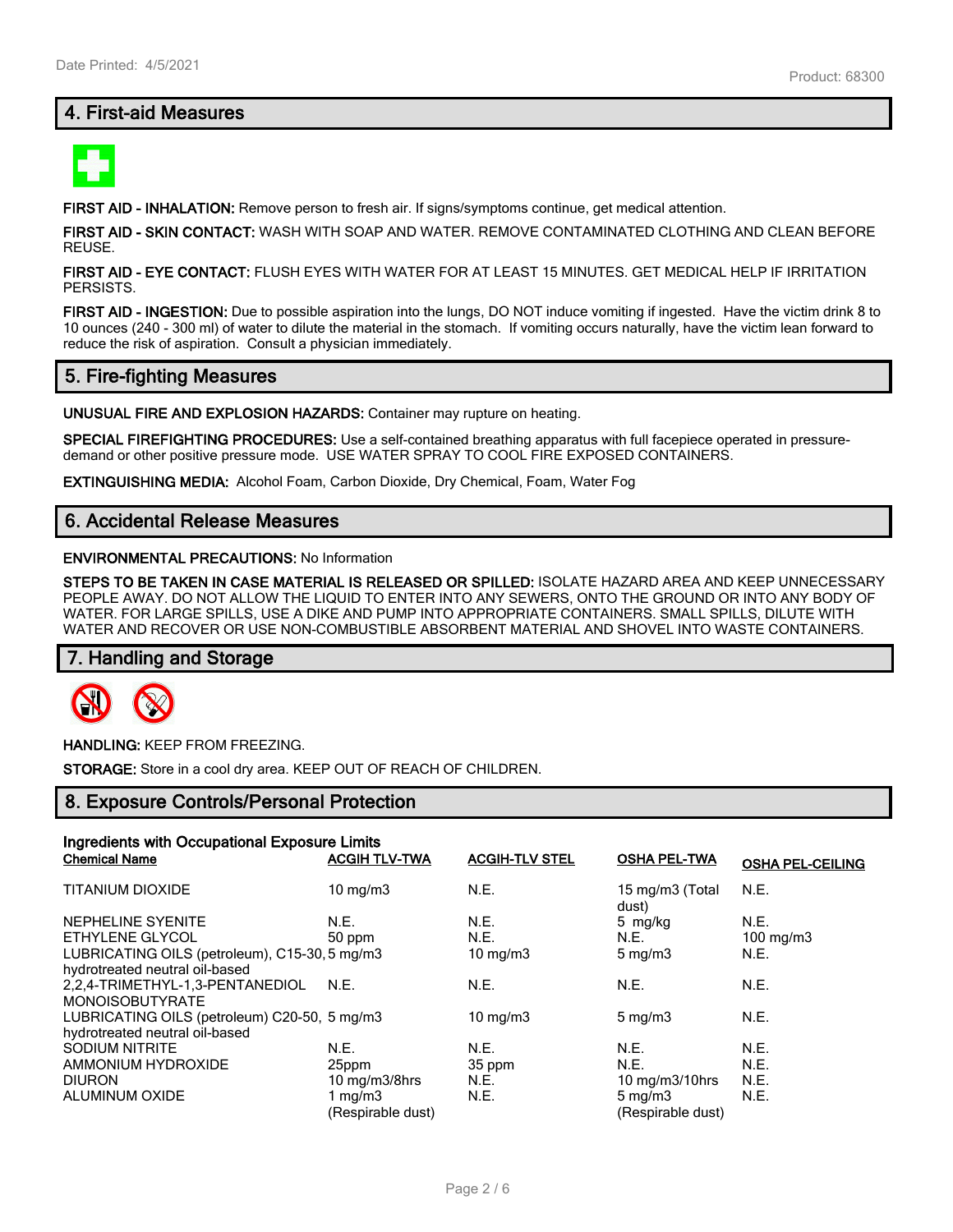**Further Advice: MEL = Maximum Exposure Limit OES = Occupational Exposure Standard SUP = Supplier's Recommendation Sk = Skin Sensitizer N.E. = Not Established**

#### **Personal Protection**



**RESPIRATORY PROTECTION:** In order to avoid inhalation of spray-mist and sanding dust, all spraying and sanding must be done wearing adequate respirator.



**SKIN PROTECTION:** Sensitive individuals should wear gloves to prevent repeated contact.



**EYE PROTECTION:** Safety glasses with side-shields



**OTHER PROTECTIVE EQUIPMENT:** No Information



**HYGIENIC PRACTICES:** Wash hands before eating, drinking, or smoking.

# **9. Physical and Chemical Properties**

| Appearance:<br>Odor:<br>Density, Ib/gal:<br>Freeze Point, °C:<br><b>Solubility in Water:</b><br>Decomposition temperature, °C | Thick White Liquid<br>Slight Ammonia Odor<br>$10.15 - 10.55$<br>No Information<br>No Information<br>No Information | <b>Physical State:</b><br><b>Odor Threshold:</b><br>pH:<br><b>Viscosity:</b><br>Partition Coefficient, n-octanol/<br>water: | Liauid<br>No Information<br>No Information<br>No Information<br>No Information |
|-------------------------------------------------------------------------------------------------------------------------------|--------------------------------------------------------------------------------------------------------------------|-----------------------------------------------------------------------------------------------------------------------------|--------------------------------------------------------------------------------|
| Boiling Range, °C:                                                                                                            | $98 - 104$                                                                                                         | <b>Explosive Limits, %:</b>                                                                                                 | N/A                                                                            |
| Combustibility:                                                                                                               | Does Not Support Combustion                                                                                        | Flash Point, °C:                                                                                                            | Not Applicable                                                                 |
| <b>Evaporation Rate:</b>                                                                                                      | Slower Than Ether                                                                                                  | Auto-Ignition Temperature, °C                                                                                               | No Information                                                                 |
| <b>Vapor Density:</b>                                                                                                         | Lighter Than Air                                                                                                   | Vapor Pressure, mmHg:                                                                                                       | No Information                                                                 |

(See "Other information" Section for abbreviation legend)

# **10. Stability and Reactivity**

**STABILITY:** THIS MATERIAL IS STABLE UNDER NORMAL STORAGE AND HANDLING CONDITIONS.

**CONDITIONS TO AVOID:** AVOID HIGH TEMPERATURES AND FREEZING.

**INCOMPATIBILITY:** No Information

**HAZARDOUS DECOMPOSITION PRODUCTS:** MAY GENERATE TOXIC OR IRRITATING COMBUSTION PRODUCTS. MAY GENERATE CARBON MONOXIDE GAS.

# **11. Toxicological Information**



**Practical Experiences**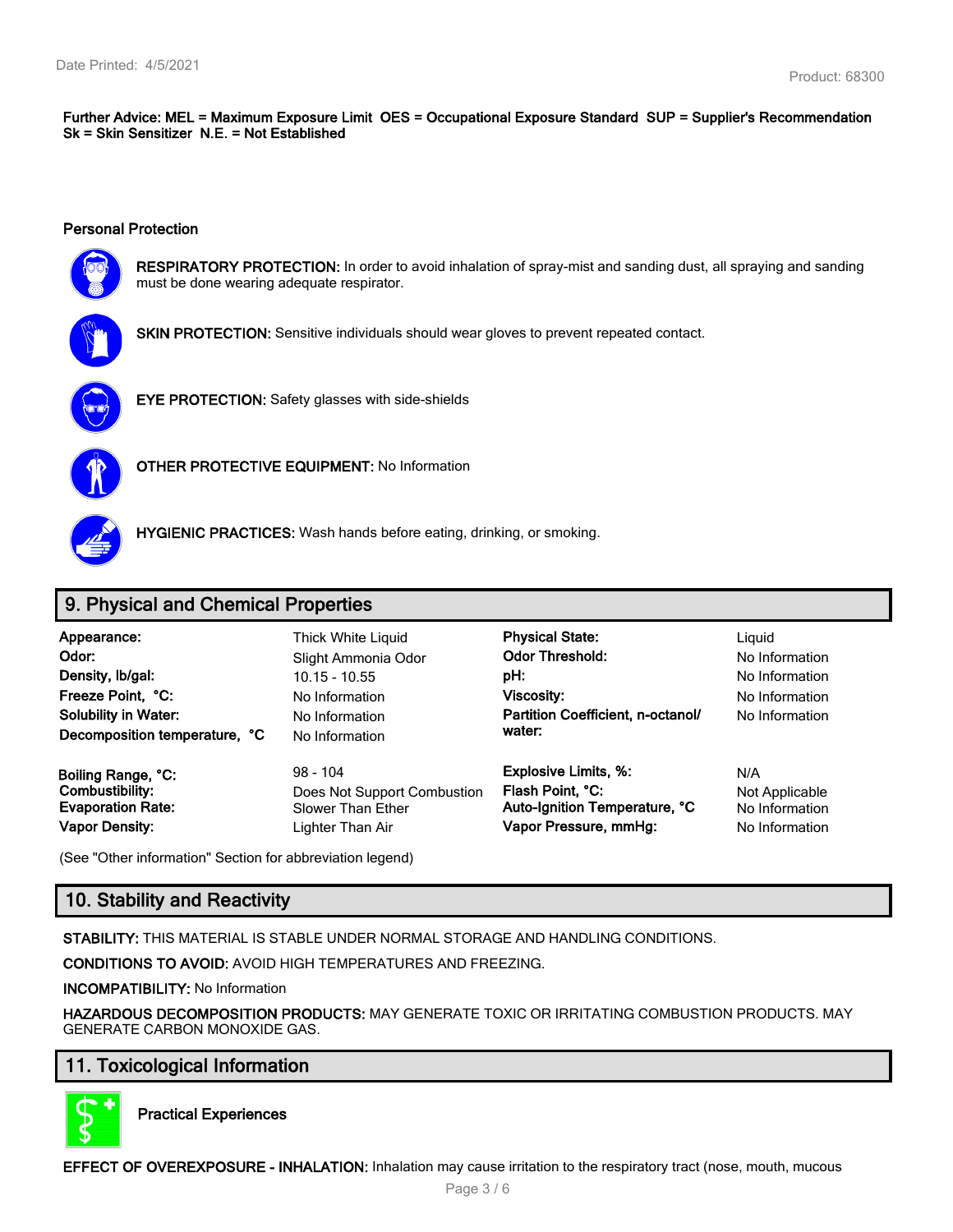membranes).

**EFFECT OF OVEREXPOSURE - SKIN CONTACT:** PROLONGED OR REPEATED CONTACT MAY CAUSE IRRITATION.

**EFFECT OF OVEREXPOSURE - EYE CONTACT:** MILD EYE IRRITANT.

**EFFECT OF OVEREXPOSURE - INGESTION:** May be harmful if swallowed. May cause gastrointestinal disturbance.

**EFFECT OF OVEREXPOSURE - CHRONIC HAZARDS:** No Information

**CARCINOGENICITY:** No Information

**PRIMARY ROUTE(S) OF ENTRY:** Eye Contact, Ingestion, Inhalation, Skin Contact

#### **Acute Toxicity Values**

**The acute effects of this product have not been tested. Data on individual components are tabulated below**

| CAS-No.    | <b>Chemical Name</b>                                      | Oral LD50              | Dermal LD50                     | Vapor LC50              |
|------------|-----------------------------------------------------------|------------------------|---------------------------------|-------------------------|
| 13463-67-7 | TITANIUM DIOXIDE                                          | > 5,000 mg/kg (Rat)    | $> 10,000$ mg/kg<br>(Rabbit)    | $>20$ mg/L              |
| 37244-96-5 | NEPHELINE SYENITE                                         | >2000 mg/kg            | >5000 mg/kg                     | $>20$ mg/L              |
| 107-21-1   | ETHYLENE GLYCOL                                           | 4,700 mg/kg (Rat)      | 10,626 mg/kg (Rabbit) > 20 mg/L |                         |
| 25265-77-4 | 2,2,4-TRIMETHYL-1,3-PENTANEDIOL<br><b>MONOISOBUTYRATE</b> | 6,500 mg/kg (Rat)      | $> 15,200$ mg/kg<br>(Rabbit)    | > 3.55 mg/L, 6 hr (Rat) |
| 7632-00-0  | SODIUM NITRITE                                            | 157.9 mg/kg (Rat)      | N.I.                            | N.I.                    |
| 1336-21-6  | AMMONIUM HYDROXIDE                                        | 350 mg/kg (Rat)        | N.I.                            | N.I.                    |
| 1344-28-1  | ALUMINUM OXIDE                                            | $> 10,000$ mg/kg (Rat) | > 5000 mg/kg                    | $>$ 20 mg/L             |

N.I. = No Information

## **12. Ecological Information**

**ECOLOGICAL INFORMATION:** No Information

## **13. Disposal Information**



**Product**

**DISPOSAL METHOD:** DO NOT DUMP INTO ANY SEWERS, ON THE GROUND, OR INTO ANY BODY OF WATER. ALL DISPOSAL METHODS MUST BE IN COMPLIANCE WITH ALL FEDERAL, STATE/PROVINCIAL, AND LOCAL LAWS AND REGULATIONS.

**STEPS TO BE TAKEN IN CASE MATERIAL IS RELEASED OR SPILLED:** ISOLATE HAZARD AREA AND KEEP UNNECESSARY PEOPLE AWAY. DO NOT ALLOW THE LIQUID TO ENTER INTO ANY SEWERS, ONTO THE GROUND OR INTO ANY BODY OF WATER. FOR LARGE SPILLS, USE A DIKE AND PUMP INTO APPROPRIATE CONTAINERS. SMALL SPILLS, DILUTE WITH WATER AND RECOVER OR USE NON-COMBUSTIBLE ABSORBENT MATERIAL AND SHOVEL INTO WASTE CONTAINERS.

# **14. Transport Information**

#### **SPECIAL TRANSPORT PRECAUTIONS:** Not Regulated by DOT

| <b>DOT Proper Shipping Name:</b> | Not Regulated | <b>Packing Group:</b>   | Not Regulated  |
|----------------------------------|---------------|-------------------------|----------------|
|                                  |               | <b>Hazard SubClass:</b> | Not Regulated  |
| <b>DOT Technical Name:</b>       | Not Regulated | Resp. Guide Page:       | No Information |
|                                  |               | DOT UN/NA Number:       | Not Regulated  |
| <b>DOT Hazard Class:</b>         | Not Regulated |                         |                |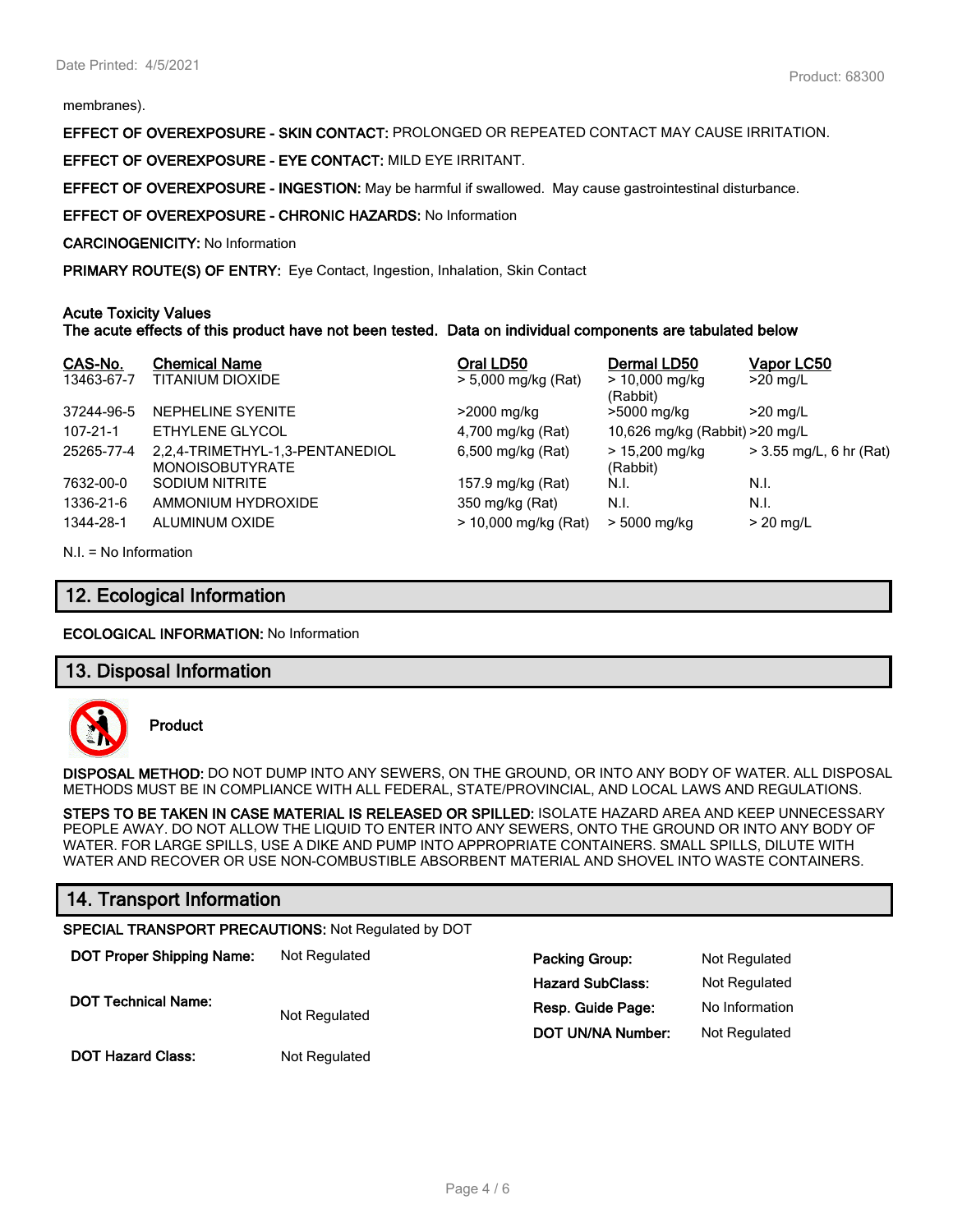# **15. Regulatory Information**

## **U.S. Federal Regulations:**

#### **CERCLA - SARA Hazard Category**

This product has been reviewed according to the EPA 'Hazard Categories' promulgated under Sections 311 and 312 of the Superfund Amendment and Reauthorization Act of 1986 (SARA Title III) and is considered, under applicable definitions, to meet the following categories:

None Known

#### **SARA SECTION 313:**

This product contains the following substances subject to the reporting requirements of Section 313 of Title III of the Superfund Amendment and Reauthorization Act of 1986 and 40 CFR part 372:

#### **Chemical Name CAS-No.**

AMMONIUM HYDROXIDE 1336-21-6

### **TOXIC SUBSTANCES CONTROL ACT:**

This product contains the following chemical substances subject to the reporting requirements of TSCA 12(B) if exported from the United States:

No TSCA components exist in this product.

# **U.S. State Regulations: NEW JERSEY RIGHT-TO-KNOW:**

The following materials are non-hazardous, but are among the top five components in this product.

| <b>Chemical Name</b>   |  |
|------------------------|--|
| <b>WATFR</b>           |  |
| <b>ACRYLIC POLYMER</b> |  |

## **PENNSYLVANIA RIGHT-TO-KNOW**

The following non-hazardous ingredients are present in the product at greater than 3%.

**Chemical Name CAS-No.** ACRYLIC POLYMER **Proprietary** Proprietary

## **International Regulations: As follows -**

#### **CANADIAN WHMIS:**

This MSDS has been prepared in compliance with Controlled Product Regulations except for the use of the 16 headings.

**WHMIS Class** No Information

WATER 7732-18-5

**Chemical Name CAS-No.** WATER 7732-18-5 Proprietary